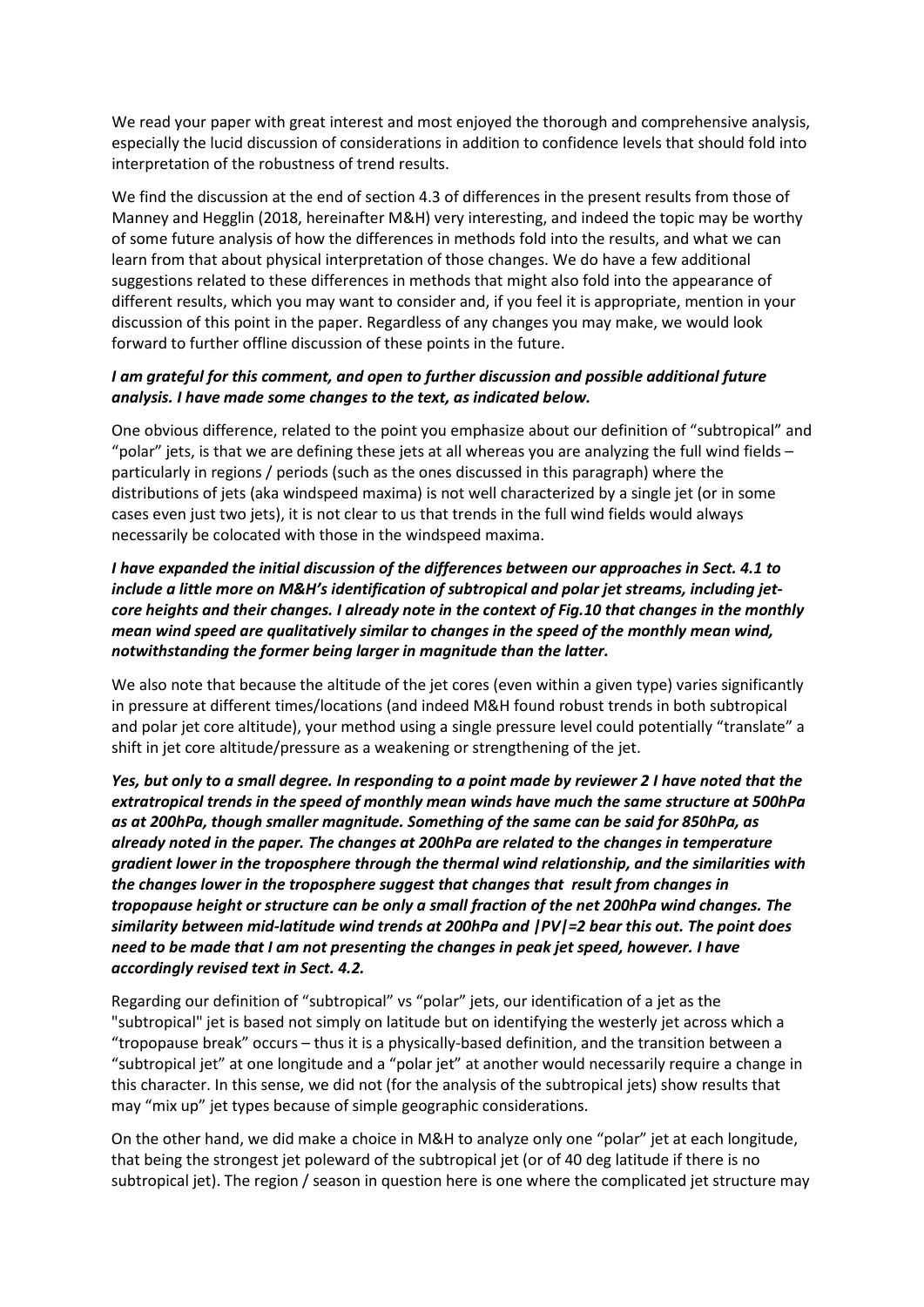not be well-described even by just two jets. Our jet identification method does identify and characterize up to five jets at each longitude in each hemisphere (after that we identify just one of those as the subtropical jet and one as the polar jet), so future analysis accounting for more westerly jets, where present, could be illuminating.

# *I believe the changes to Sect. 4.1 and Sect. 4.2 noted above are almost all that is needed. I have made only small revisions to the final paragraph of Sect. 4.3.*

Finally, a couple of suggestions on very minor details in the paper:

Re the discussion (re Fig. 7) around lines 345–356 regarding the results on the 2PVU surface (used here to represent the dynamical tropopause) in the tropics. In the examples we've looked at (including some of ERA5), the 2PVU surface is above (lower pressure than) 100hPa (which is near 380K, both being common levels used to represent the tropical tropopause) in much of the region between about ±10 deg latitude, so presumably at lower pressure than 200hPa in a substantially broader latitude region. The dynamical tropopause is, in fact, commonly taken to be 2PVU (or another PV value in that range with strong gradients) in the extratropics and 380K in the tropics (defined simply as wherever that PV value is above 380K). While this does not imply anything wrong with the discussion in this section of the paper, it does appear to complicate interpretation of the results, and it might be good to be a bit more explicit about where 2PVU does and does not represent the tropopause well.

*Reviewer 1 made a related comment, and I have amended the text to note that the pressure to which winds are interpolated, though first evaluated using a calculated value of PV, is not allowed to be lower than 89hPa. What I did not include, but can be found in the public documentation to which Hersbach et al. (2020) refer, is that all fields are fitted with spherical harmonics before archiving, so that pressures retrieved from the archive can have local (small-scale) values less than 89hPa. But these low values were not used in the interpolation of fields to the nominal |PV|=2 surface.* 

It would be helpful, for those of us who are "geographically challenged", to give approximate latitude/longitude values for regions mentioned by name in the paper that might not be obvious to everyone on the maps (e.g., Barents Sea, line 47; Svalbard, line 317; Somali jet, line 671).

*I have made some minor re-wordings which may help. A balance has to be struck in matters such as this, as it is easy to irritate those who know well what one is talking about – as I once found out after giving a talk where I deliberately avoided referring to the Barents Sea by name. For the geographically challenged, which includes all of us to some extent, Google provides a quick way of finding what one wants, and helps in the process of becoming less-challenged.*

If it is easy to implement, it would be appreciated if the globe figures could include meridians and parallels to ease comparison of the study's results with other studies. It would also be helpful to label the color bars with the quantity and units they represent.

*I prefer not to make these changes. Adding latitude and longitude lines would inevitably make it a little more difficult to see the detail displayed in the maps, particularly near the poles. The maps include coastlines and discussion in the text tends to refer to placenames rather than latitude and longitude, which makes for an easier read for those who are not geographically challenged (see above response). As to adding units to all the colour bars, I can of course do this quite quickly, and will do so if an editor requests it. But adding units would cause the maps to be smaller for a given figure dimension. In most if not all cases the unit is stated in the first line of the figure caption, so should be picked up quickly by the viewer.*

The caption for Fig. 10 seems a little confusing in how it describes the types of dashed lines that are overlaid, could this be reworded so that the two types of dashes are mentioned together so the